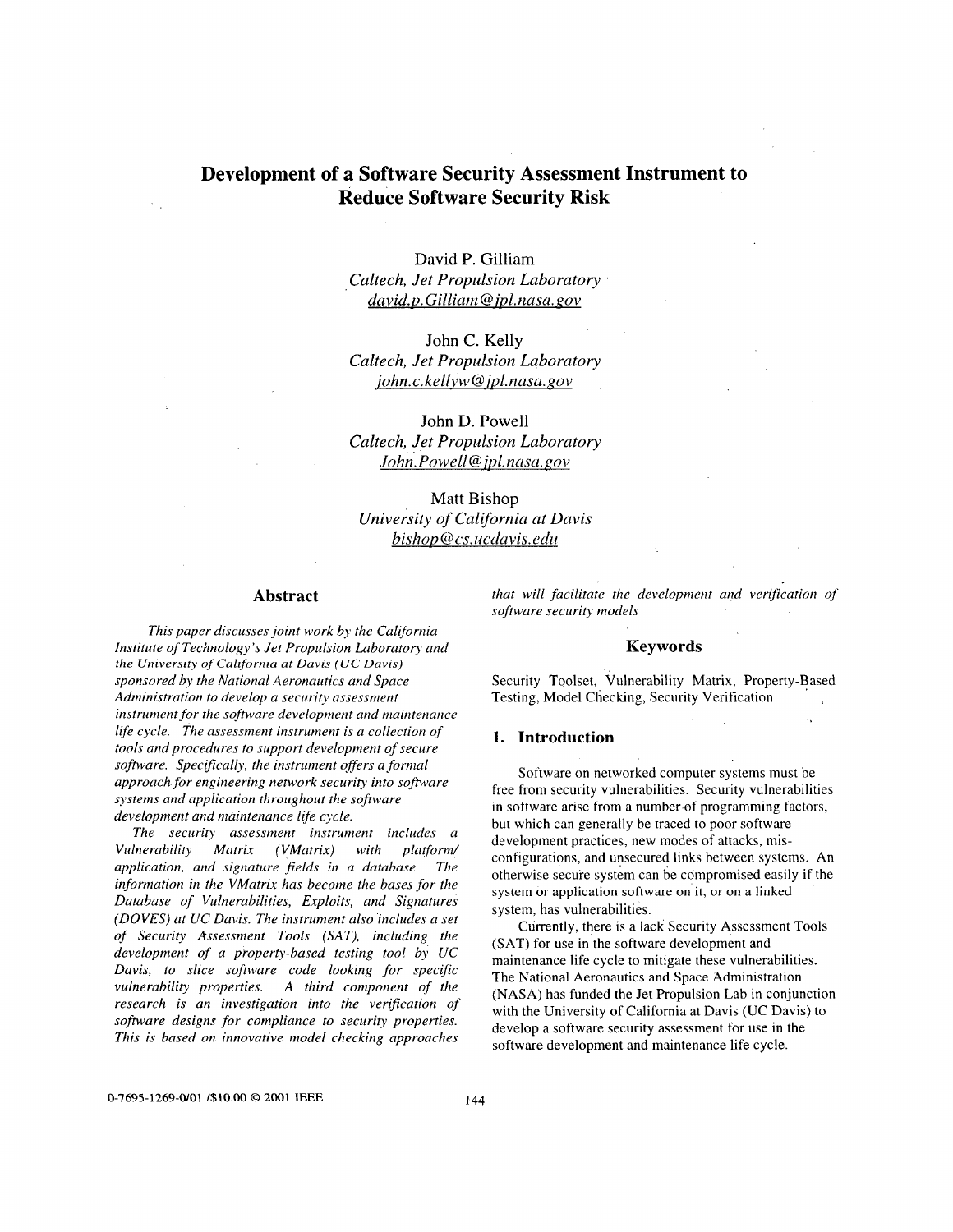approach for integrating security into existing and emerging techniques for developing high quality software and computer systems. The approach is multifaceted, with activities and prototype tools in the following subdomains:

- Assessment instrument for reducing risk during development, configuration, and installation of secure systems
- Model based development and verification for secure software architectures **3. Security Assessment Tools (SATs) Security testing, and verification and validation**
- (V&V) techniques

Assessments of high profile NASA systems believed be vulnerable to attack will provide a metric to determine the effectiveness of these activities and prototypes.

The inception of this work was previously reported to IEEE WETICE Workshop on Enterprise Security.[ 11 Two parts have been accomplished to date, the Vulnerability Matrix (Vmatrix) and the Security Assessment Tools (SATs). A third part, the propertybased testing Tester's Assistant (TA), will be completed in June. The security assessment instrument will be verified on a JPLNASA Class A Flight Project to assess the approach and the viability of the security assessment instrument for assuring the security of software on critical networked systems.

The VMatrix task was initiated to develop a searchable database containing a taxonomy of vulnerabilities and exposures. The information in the database is intended, in part, to provide network security professionals an in part, to provide network security professionals an **4. Property-Based Testing** understanding of the vulnerabilities and their exploits so they can better secure their systems. Equally important, it also provides developers with an understanding of the vulnerabilities and exposures in code that introduce security risks to software and systems. The intended goal is to enable developers to write more secure code and to model and test it to mitigate these security risks.

The Vmatrix, examines vulnerabilities and exposures and the methods used to exploit them. The VMatrix lists vulnerabilities and exposures along with their Common Vulnerabilities and Exposures (CVE) listing[2]. The VMatrix includes a brief summary and a description of the vulnerability or exposure, the affected software or operating system, how to detect the vulnerability or exposure and the fix or method for protecting against the exploit. Also included is catalogue information, keywords, and other related information as available, regarding the vulnerability or exposure. Interesting links, including links to Mitre with the CVE listing and the

The goal of the effort is the use of a formal analytical Ernst and Young website where vulnerabilities and exposures are ranked by severity and frequency among other factors, are also provided.

> The VMatrix led to the development and extension of a database controlled and maintained by UC Davis, the Database of Vulnerabilities, Exploits, and Signatures, (DOVES). DOVES contains additional vulnerabilities and exposures beyond that which is now contained in the

The SATs are a collection of security assessment and testing tools to evaluate systems and the software code running on them. Each SAT has a brief summary stating the purpose of the tool and its use along with pros and cons of the tool. Also provided is a list of similar tools or alternative tools, and a classification of the tool. Additionally, the discussion of each tool includes a website where the tool can be found. A journal paper, "A Classification Scheme for Security Tools," provided on the SATs web page, discusses a classification scheme of these security related tools and their usage.

A more complete description of the tools and a discussion of how to use each of the tools is currently being developed. Additional SATs are being collected as they become available to include in the current list.

The SATs **will** be categorized and cross-referenced to alternate tools so that code developers, system **2. Vulnerability Matrix (Vmatrix) administrators, and network and computer security** professionals can have a central location to search for specific tools for use in writing secure software code and securing computer systems.

The role of property-based testing is to bridge the gap between formal verification and ad hoc verification. This provides a basis for analyzing software without sacrificing usefulness for rigor, yet capturing the essential ideas of formal verification. It also allows a security model to guide the testing for security problems

Property-based testing [3] is a technique for testing that programs meet given specifications. The tester gives the specifications in a language that ties the specification to particular segments of code. The specification has assertions, which indicate changes in the security state of the program, and properties, which describe a specific security state (that, in this context, is considered secure). The idea is to ensure that the properties always hold.

The tester consists of two parts. The instrumenter inserts statements into the source code that emit assertions about the current state of execution. The execution monitor takes that information as input and determines if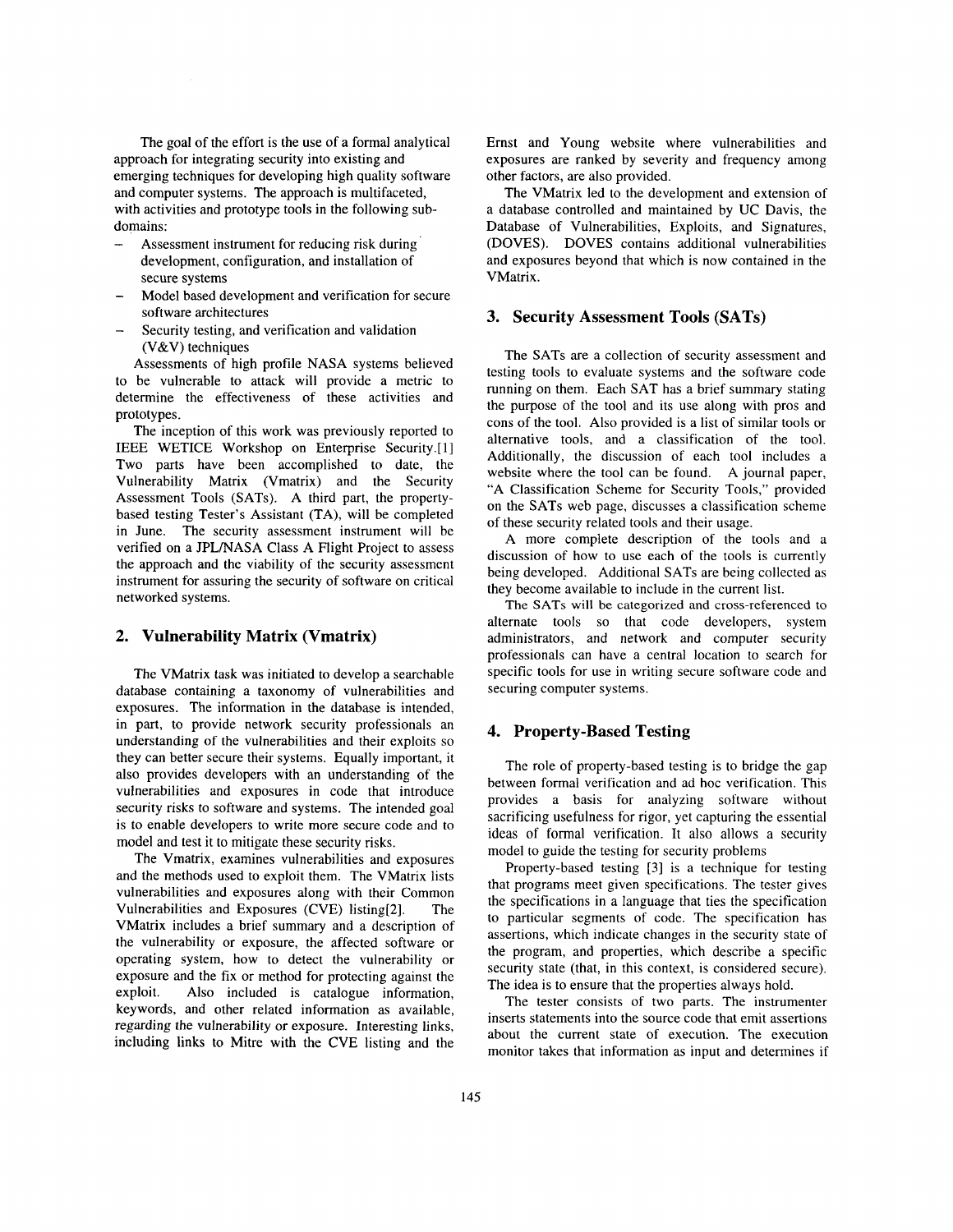the current state of execution violates any of the properties. If so, the program has a security flaw. Together, the instrumenter and execution monitor make up the Tester's Assistant  $(TA)$ .[4]



The design of the TA was previously reported at last year's WETICE, June 2000. The original goal was to develop the TA to test programs written in *C++* code for the UNIX environment. However, the TA task has been changed to test programs written in JAVA instead. This eliminates some problems such as pointer aliasing (because JAVA does not have it). It also introduces some problems, because certain system functions (such as the printing functions) **are** not written in **JAVA. If** the call to such a function is instrumented, the native code instrumented, or the statements must surround the call to the routine instead of being invoked as the first instruction in the routine. The first would require developing a much more general instrumenting tool, so we opt for the second. When the method being invoked is computed at runtime, the complexity of the wrapping instatements is considerable,

We have also modified the TASPEC specification language[5] to clarify ambiguities uncovered by our testing. For example, consider the assertions authenticated (bob), password (bob), password (alice) are present in the database. The instrumented program puts out the property authenticated  $(x)$  and password  $(x)$ . Does the execution monitor report a violation, because there exists one value for x such that the property fails, or does it say the property is satisfied, because there exists one value of x such that the property holds? We have chosen the latter, but one could equally well choose the former. The only difference that would cause is in the writing of specifications.

 $\bar{A}$ 

## *5.* **Model-Based Security Specification and Verification**

Analyses based on discrete finite models can be used to verify and check compliance to desired security properties. Many security properties cannot be verified by test activity alone, however verification through analyses and modeling at the design stage can increase the confidence that the specification provides a sound base for developing a secure program or communication protocol. The analysis and modeling process can begin early in the software development life cycle. Modeling tools and languages used together provide a machinereadable model that facilitates automated verification of system properties. Models should be updated periodically, as requirements and designs become more mature. Analysis of up-to-date models can contribute to verification by testing programming code through test case generation via Model Checking. **[6,7]** 





Processors P1, P2 Figure **3** 

Software model checkers automatically explore all paths from a start state in a computational tree (See Figures 2-4). The computational tree may contain repeated copies of sub-trees. State of the art Model Checkers such as SPIN exploit this characteristic to

 $\mathcal{L}_{\text{max}}$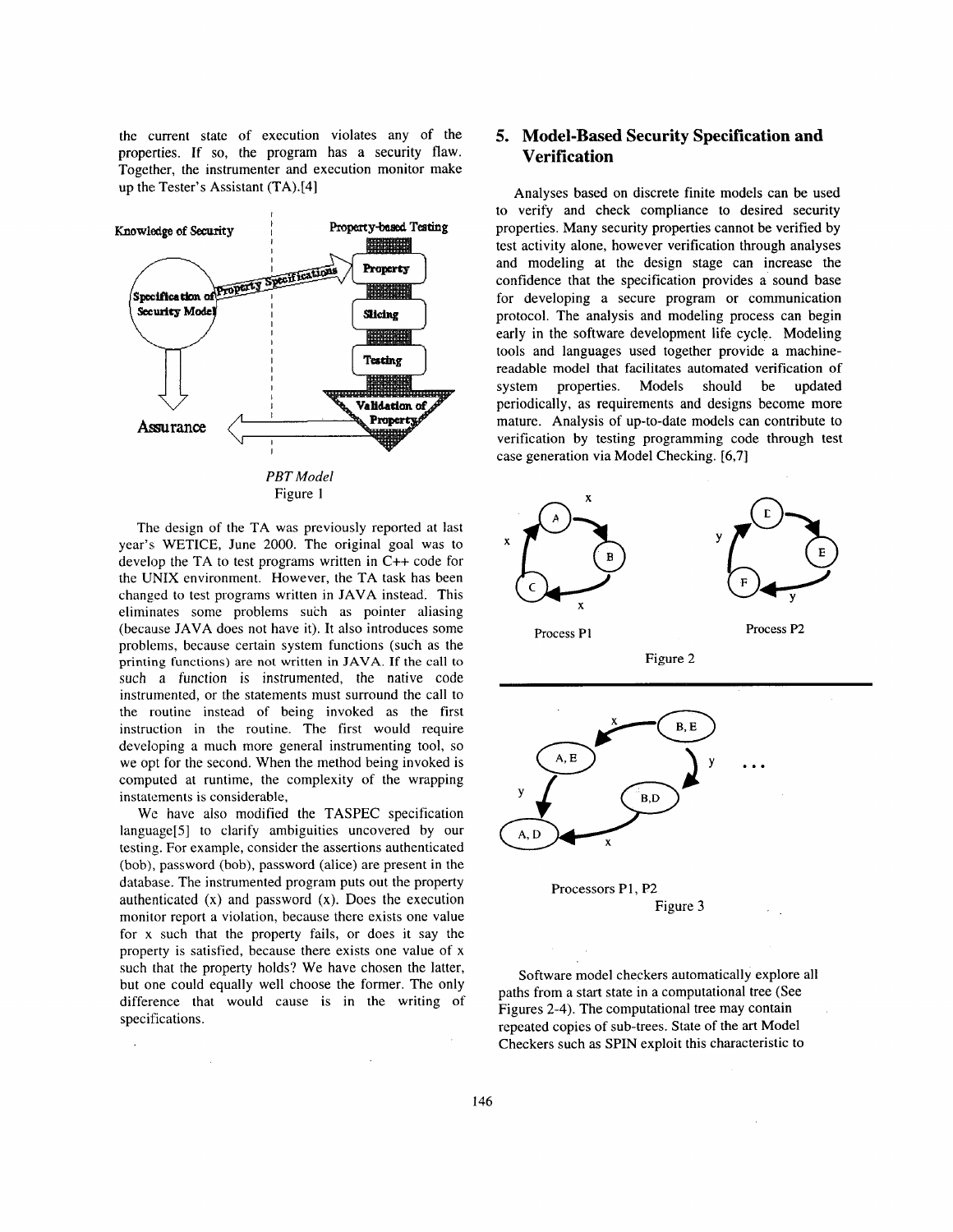improve automated verification efficiency. The objective is to verify system properties with respect to models over as many scenarios as feasible. Since the models are a selective representation of functional capabilities under analysis, the number of feasible scenarios is much larger than the set that can be checked during testing. Model Checkers differ from traditional formal techniques by the following characteristics:

- Model checkers are operational as opposed to deductive
- Model checkers provide counter examples when properties are violated (error traces)
- Their goal is oriented toward finding errors as opposed to proving correctness since the model is an abstraction of the actual system *0*



Model based securitv specification and verification:

Model checking addresses issues in security protocols by examining a large number of ways to circumvent the security mechanism. In contrast to purely analytic methods, model checking is capable of examining the larger venue by validation of the overall security system in local, regional, or global environments. These methods have more leverage since they model real world scenarios, and they embrace more than just the mathematics of the protocol. For example, the Needham-Schroder protocol (1978) was proven secure using the BAN logic for protocol specification. However, Lowe (1998) and Wu (1998) using the model checking system SPIN, have discovered successful attacks abrogating the effectiveness and usefulness of this protocol.[8,9] We propose to extend this approach to protocol validation by (I) proposing models of security protocol systems, and *(2)* validating those configurations. These modeling techniques have developed around a multi-agent programming paradigm that has emerged as a convenient framework around which internet applications can be successfully validated.

However, Model Checking suffers from the known drawback of "State Space Explosion". The state space that a Model Checker must exhaustively explore grows at the rate of  $m<sup>n</sup>$  where:

- n is the number of variables contained in the discrete mathematical model
- m is the range of discrete values that a variable may have

Thus, the model must necessarily be an abstraction of the actual system to make Model'Checking feasible with reasonable computing resources. In most cases, any substantial system will produce an intractable state space if modeled in its entirety. Therefore, a careful choice, based on domain and Model Checking expertise, must be made with regard to the portion(s) of the system to model.

Three common properties to check for are:

Invariant - always p

p is a property the model must always have • p is a prop<br> $\frac{\text{Safety}}{ }$  - not ever q

**q** is a property the model must never have

Liveness  $-$  r implies s will eventually be "true" at some point now or in the future

- always the case that if property r holds at the current state, then property s will hold at some state now or in the future
- used to guarantee that significant sequences take place *0*

Security verification of new architectures:

Architectures that support change and facilitate maintenance are essential to secure systems. However, these architectures are inadequately tested by traditional verification techniques. Model Checking offers ways to begin modeling and investigating the behavior of the planned system, and to validate that key properties hold invariantly in the system as Omodeled. This technique will be explored in collaboration with security vulnerabilities and property based testing as part of this study.

The modeling of network security systems (NSSs) and validation of the associated properties using Model Checking represents an ambitious undertaking. The complexity of such a system produces state space explosion beyond the capability of state of the art model checkers. This complexity exists on two levels:

- System Complexity The NSS itself
- Environmental Complexity The diverse environment (the internet) in which it must operate

Using abstraction as a means of coping with these complexities involves the removal of irrelevant details based on valid assumptions about the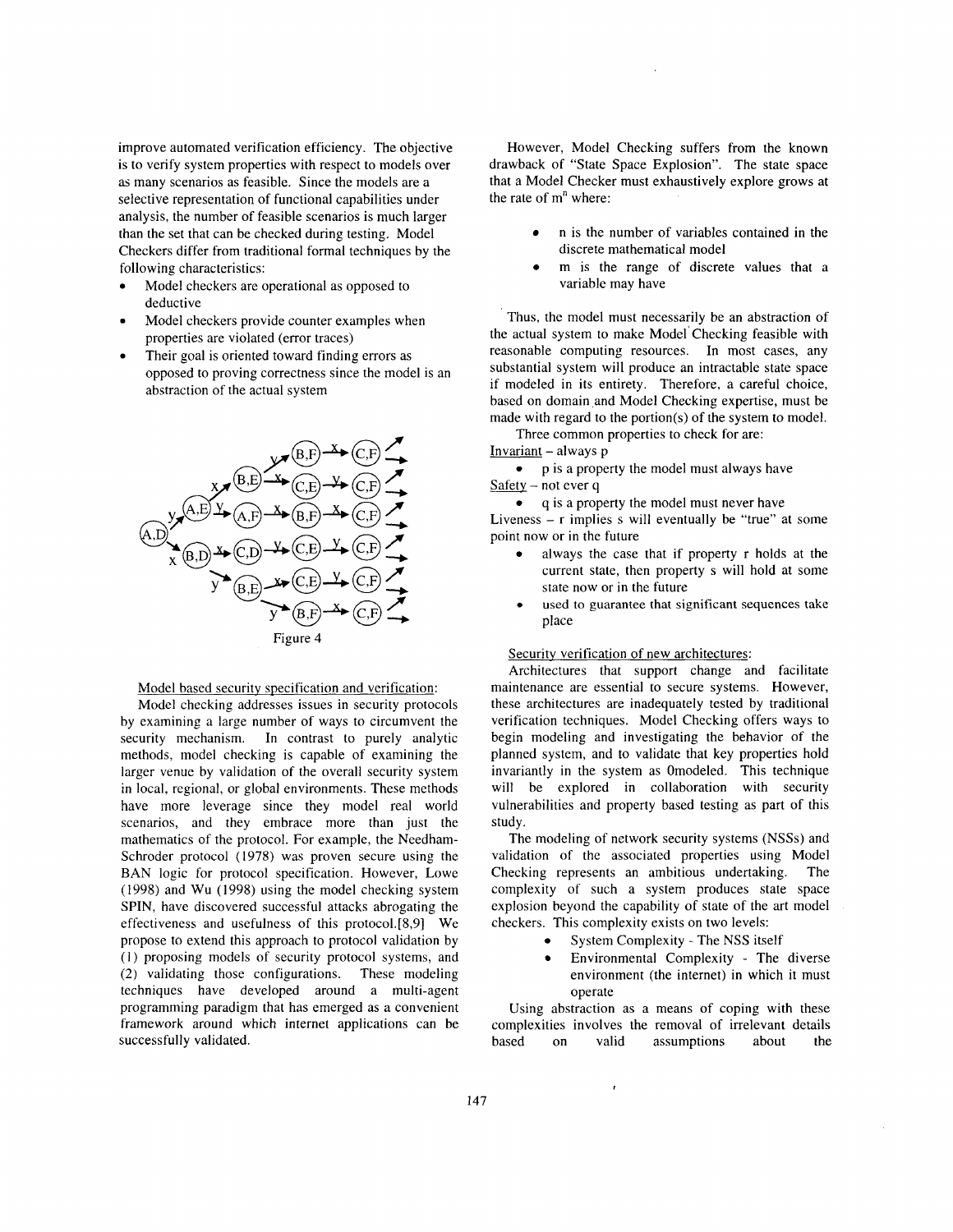system's/environment's behavior. Readily available domain and model checking expertise offers the opportunity for valid abstraction to cope with system complexity. However, the environmental complexity is much higher than the system complexity. Further, the environment is continuously changing and evolving with the constant emergence of new network security attacks. The dynamic nature of the environment is a significant barrier to abstraction because the validity of assumptions may change as the environment changes.<br>The proposed approach to o

approach to overcoming the environmental complexity is compositional in nature. A taxonomy of possible atomic network activities will be developed. The environmental model will be divided into independent components based on this taxonomy. The component relationships will be preserved through the Flexible Modeling Framework (FMF) that is being developed for this project. These components will be allowed to act on the NSS in all possible variations via the FMF. Finally a subset of these components and their relationships, deemed valid by the FMF, will be combined with the NSS model to form a maximal submodel that is within the operational limits of a model checker over its available resources. The FMF preserves the properties within the sub-model such that a verification resulting in a property violation may be validly extrapolated to the full model at large. This facilitates the partial verification of models that are too large for current state of the art Model Checkers.

Partial verification of the model refers to the fact that only properties that do not require the behaviors of the full model (or a very large sub-model) can be fully verified through a sub-model. This is not a new notion. However, the contribution of the FMF is that the modeling by components methodology facilitates automated support for sub-model construction and possible component reuse. Devising a valid sub-model with respect to a given property manually is a tedious process requiring a great deal of domain and model checking knowledge. This approach allows all submodels whose state space is within the capability of the Model Checker to be examined automatically. The submodel is constructed on the tly. The property is verified over the sub-model. Then the sub-model is destroyed and a new sub-model is created. The sub models are examined in a smallest to largest sequence. When an error is discovered, the ability to extrapolate the error result will eliminate, the need to examine remaining submodels because. Note, if no property violation is found via the examination of all sufficiently small sub-models the notion that the property holds for the entire model may not be extrapolated. The ability to extrapolate property violations only is analogous the fact that Model Checking results over a full model can find actual system errors but cannot prove actual system correctness.

## **6. Instrument Integration**

The various parts of the Security Assessment Instrument can be used separately or in combination (See Figure 5) providing the additional benefits of

- Reduced rework to identify security properties
- Increased confidence in the system through verification at multiple times during the development and maintenance lifecycle
- One tool is capable of verifying the input and output of another tool in the instrument
- Finding additional attacks yet to be seen in the wild (attacks that have not yet been seen outside of a laboratory environment) and test for their viability and severity





### **6.1. Vulnerability Matrix (VMatrix)**

The vulnerability matrix provides a searchable knowledge base from which properties may be extrapolated for use with PBT (See Section 6.1.) and Model Based Verification (MBV) (See Section **6.3.).** This knowledge base can also accommodate the discovery of new attacks not yet seen in the wild that may be discovered through MBV techniques.

## **6.2. Property Based Testing (PBT)**

Property based testing is a tool that verifies properties against the code level implementation of a system. These properties are extracted from the VMatrix (See Section 6.l.), which may have grown due to properties being

 $\overline{t}$